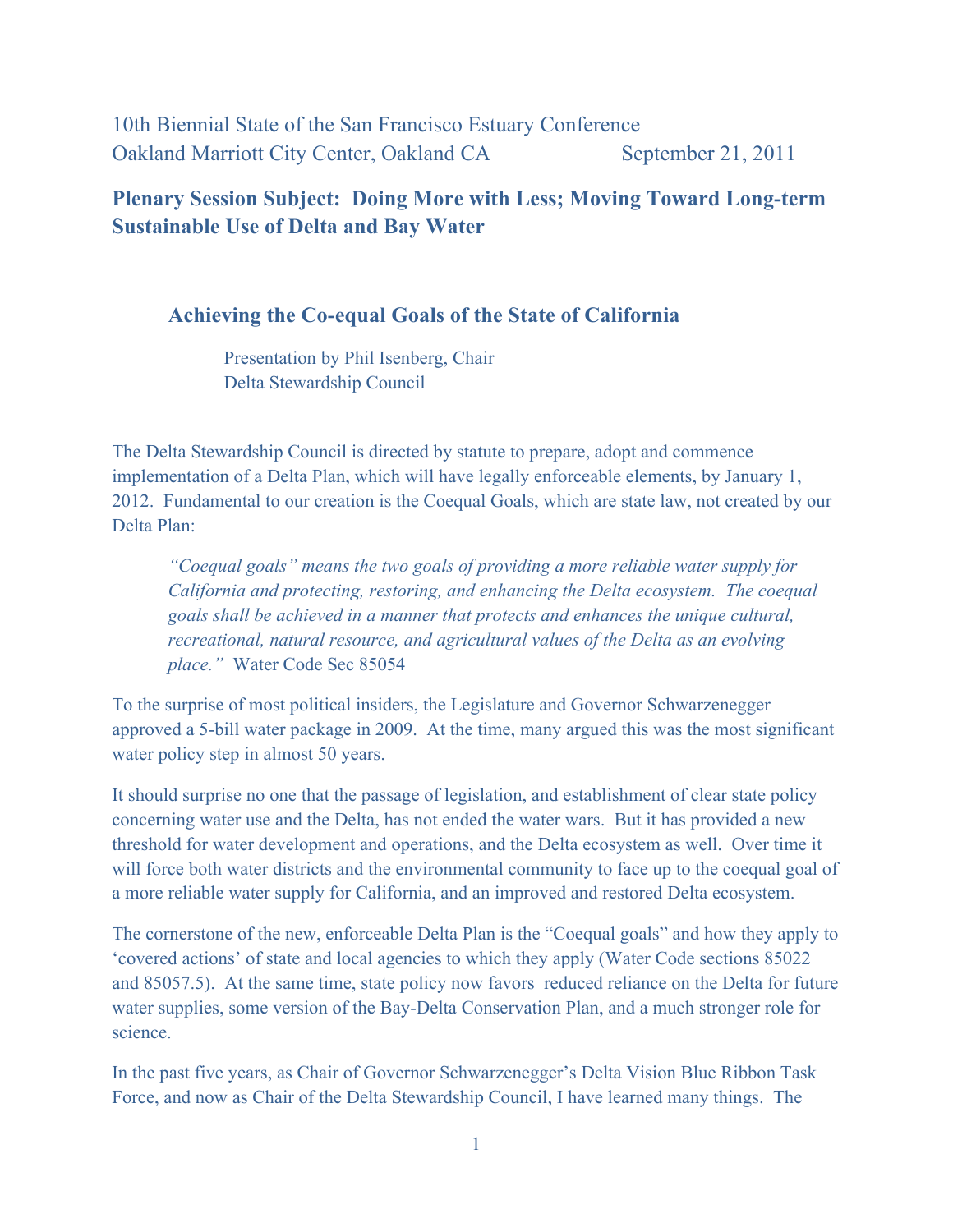most important is that our water supply and the ways we use water, and the ecosystem we protect or damage are deeply interconnected.

Whether we get water from rivers or underground aquifers or whether water originates in the Sierra Nevada, or comes from the Colorado River, those accumulated drops of water are the property of all the people of California, and held in trust by our government and our laws. Our future as a state and society is based on our ability to balance competing interests and follow the rule of law. And, as we have learned over the past 50 years, our desire to have a modern, developed society rests on how it prizes and protects its natural environment and a reliable supply of water.

California may be one state, but our history of water wars suggest that we see ourselves as warring principalities --- perhaps like the nation states of the Balkans or the Middle East --- with historic regional, economic and political animosities driving the debate.

If the issues are statewide, why focus on the Delta?

Historically, runoff from about 40 percent of the land of California, including most of the Sierra Nevada mountain range, flowed into the Delta, then to the Bay and into the ocean.<sup>1</sup> That runoff helped to create one of the most significant ecosystems in the world. Even now, with the historic Delta ecosystem in decline, it remains one of the largest estuaries in the Western Hemisphere.

For over 100 years, the Delta has figured in the plans and dreams of water engineers and their sponsors. In 1960, the voters of California approved the State Water Project, and approved the transport of water from the Delta to communities in the San Francisco Bay Area, farmers in the Central Valley and urban areas down to the Mexican border. Yes, the voters also rejected a Peripheral Canal in 1982, but the original voter approval was not repealed.

Only in recent decades have federal and state environmental laws, numerous court decisions and numerous regulations forced water users to take account of any damage they might do to the environment. Those laws have halted some proposed water projects. This conflict lies at the heart of our struggle over water and the Delta ecosystem.

Virtually all who have spoken to the Delta Stewardship Council have said that the status quo is unacceptable, and that the Delta ecosystem is in a severe decline. Although not happy with the status quo, many of these same water warriors fear change. My view is that change is inevitable and better we deal with it than sit back and hope for the best.

Some context for your consideration:

**1. Our statewide water supply is under stress and that stress will continue.** Our available water supply is increasingly volatile. High water flows are more frequent, as are low water flows. Climate change appears to be the main reason, but whatever the reasons, changes lead to a different proportion of rain and snow in the Sierra Nevada, our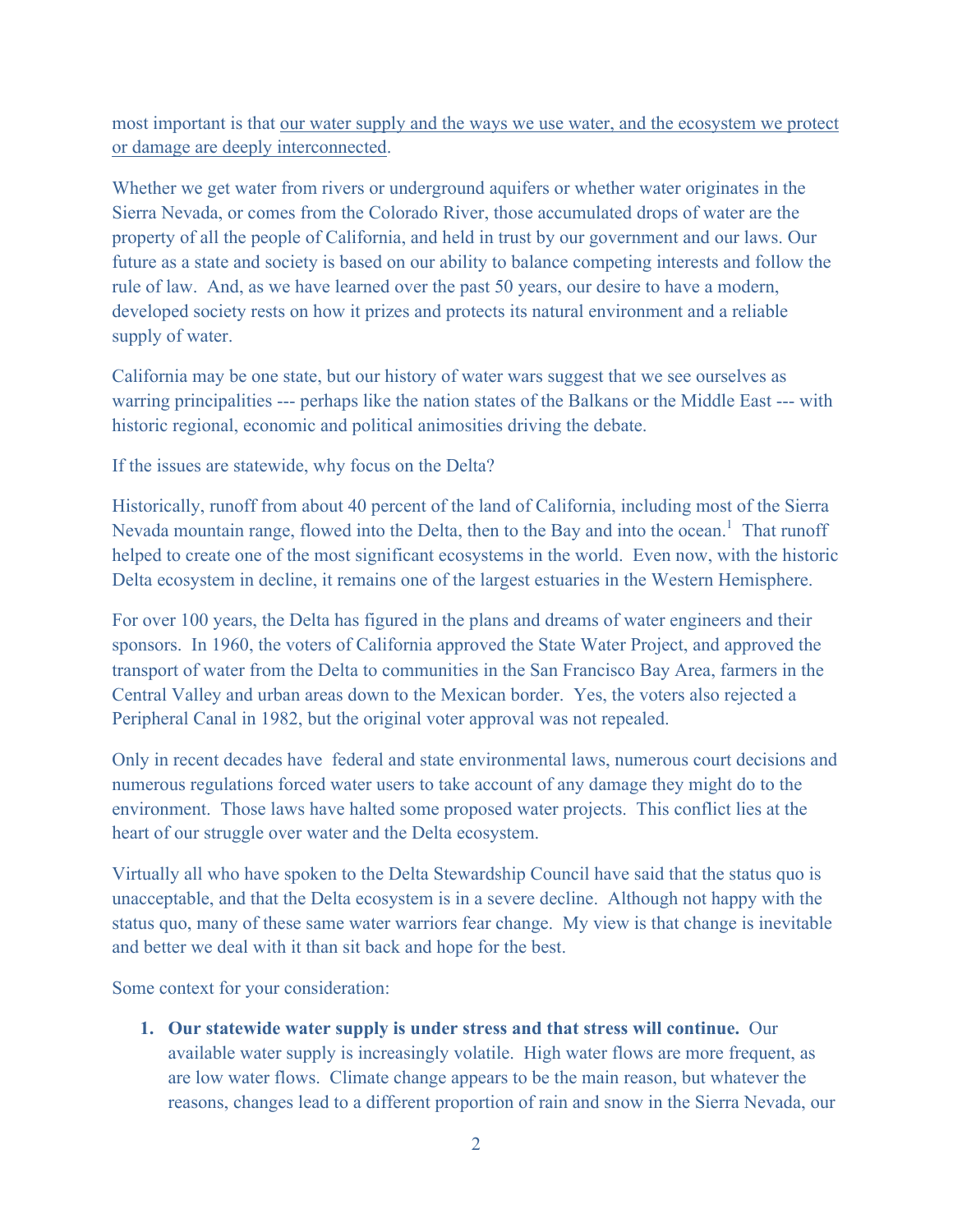state's natural reservoir. Increasing volatility means our current water storage and flood control systems are less efficient than designed to be.<sup>23</sup>

- **A. Our total water supply is relatively finite and has changed little in the last 30 years, while demand continues to grow.** <sup>4</sup>
- **B.** The reliability of the State Water Project is declining. <sup>5</sup> and <sup>6</sup>
- **C. Our economy is still growing, the amount of water humans use is also growing overall even though per capita use has been declining, albeit unevenly**<sup>7</sup> **.**
- **D. We are overusing our groundwater supply in significant areas of the**  state. <sup>8</sup> and <sup>9</sup>
- **E. We annually use more water than nature provides.** A more polite way to say it is that storing water in a dam or underground is one of the many ways we stretch a finite supply and use it *during dry water years*. Increasingly, however, we are relying on our dams and underground sources for water in average water years. The Delta Plan draft, as with the Delta Vision Task Force that preceded it, suggests that increasing wet year exports must inevitably lead to reduced exports in dry years, and some average water years as well if we are to protect/restore the ecosystem.

Does this discussion of supply and demand sound familiar? It should, since our current water/ecosystem debate is a mirror image of our national and state budget battles.

"Never raise taxes or cut spending" is the consolidated cry of the competing political forces in America. Each side prefers one action, but they cannot bring themselves to face up to limits. Thus, we have adopted the "borrow money to continue to pay ongoing debts" as the only 'solution' that works. It is very much like our water debate: we refuse to talk about the limits of our supply, and simply demand a guaranteed amount. That is true for those who argue that human uses of water are superior to environmental uses -- and vice versa. If borrowing money ultimately has to stop, so too must the endless promises to deliver water, without regard for the consequences. We are running up against the practical limitations of supply, and have little way to meet all the demands -- unless we change the way we behave.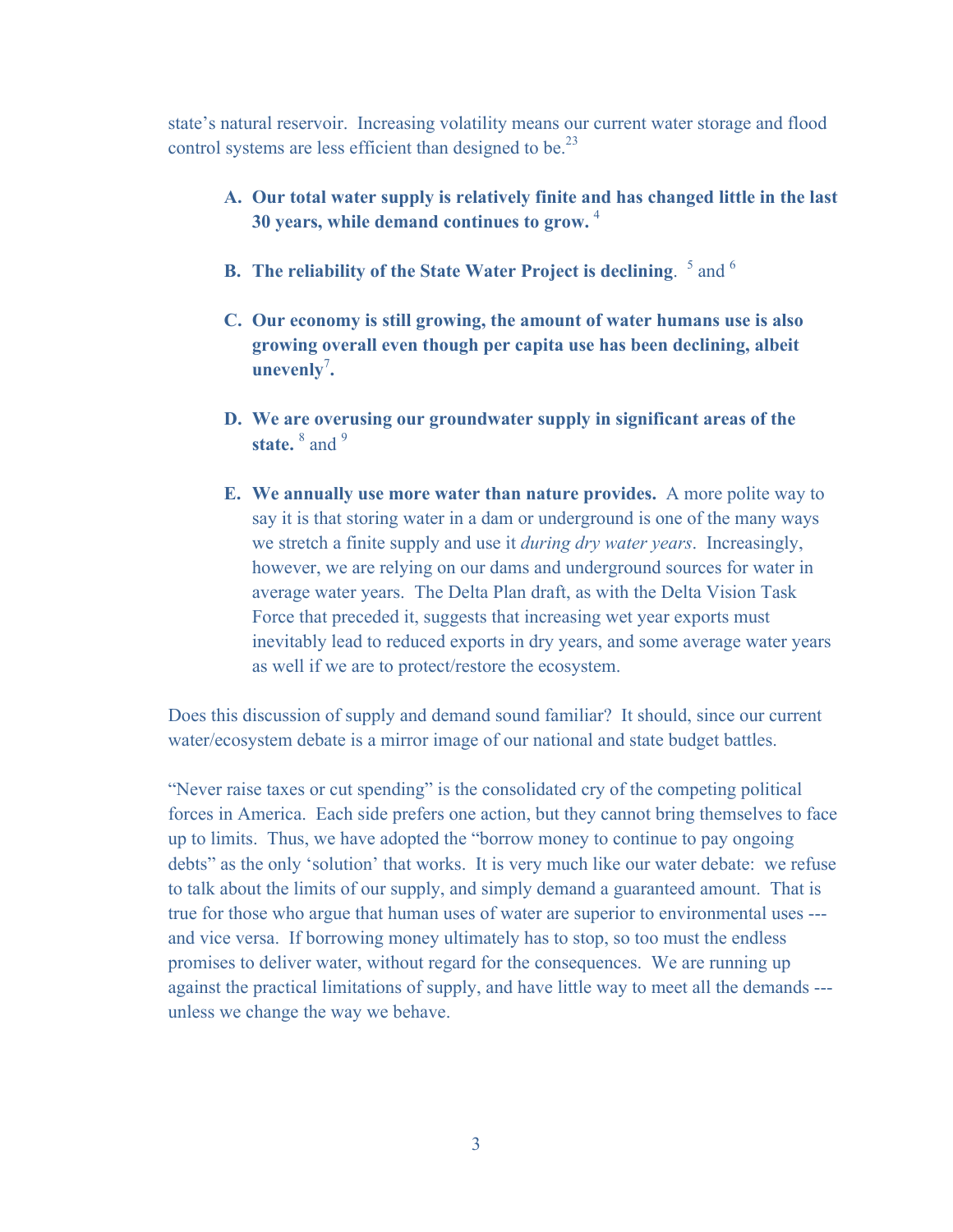- **2. The Delta ecosystem is in decline.**
	- a. **The species that live in the Delta are in serious decline and have been for almost a century** <sup>10</sup> and <sup>11</sup>.
	- b. **The amount of water that flows into and through the Delta, heading to the ocean has declined significantly.** This decline in fresh water reaching the Delta and the Bay is attributable to increased water use throughout the Delta Watershed, use of water by in-Delta users, and by the amount of water exported from the Delta.<sup>12</sup> Ironically, the proportion of water diverted by those in the Delta Watershed significantly exceeds the amount exported from the Delta<sup>13</sup>
	- c. **Most of the historic Delta wetland habitats have been lost.** 14 And since no good deed goes unpunished, sea level rise threatens to wipe out many habitat restoration activities.
	- d. **Stressors compound the problems.**<sup>15</sup>After we talk about habitat and water flows to the Delta, the conversation inevitable turns to the multiple related problems --- upstream urban pollution, agricultural runoff, the Sacramento Regional Sanitation Plan, or the argument that striped bass are causing the demise of our salmon population

The difficult job is not to list potential stressors. The really hard job is trying to figure out which ones to attack first, and whether they will or will not favorably impact the ecosystem. Since there will never be enough money to do everything, how and where we start is key.

Although the discussion of 'stressors' is useful, we should be skeptical of those who nominate a single villain ---upstream diverters, the water exporters, predatory fish, agriculture, or environmentalists --- and seek to blame them for every problem in California. We would probably do better to look in the mirror and acknowledge that all of us, those of us who live in the Sacramento Valley, the Central Valley, this Bay Area, and urban Southern California, have played a role in the decline of the Delta ecosystem. All of us have a duty to help in the solution.

e. **The Delta is inherently flood prone, and no level of flood protection can guarantee complete safety to residents, the Delta ecosystem or to the current Delta water export system.** <sup>16</sup> Current federal, state and local disaster and emergency response programs are inadequate to protect against the dangers to life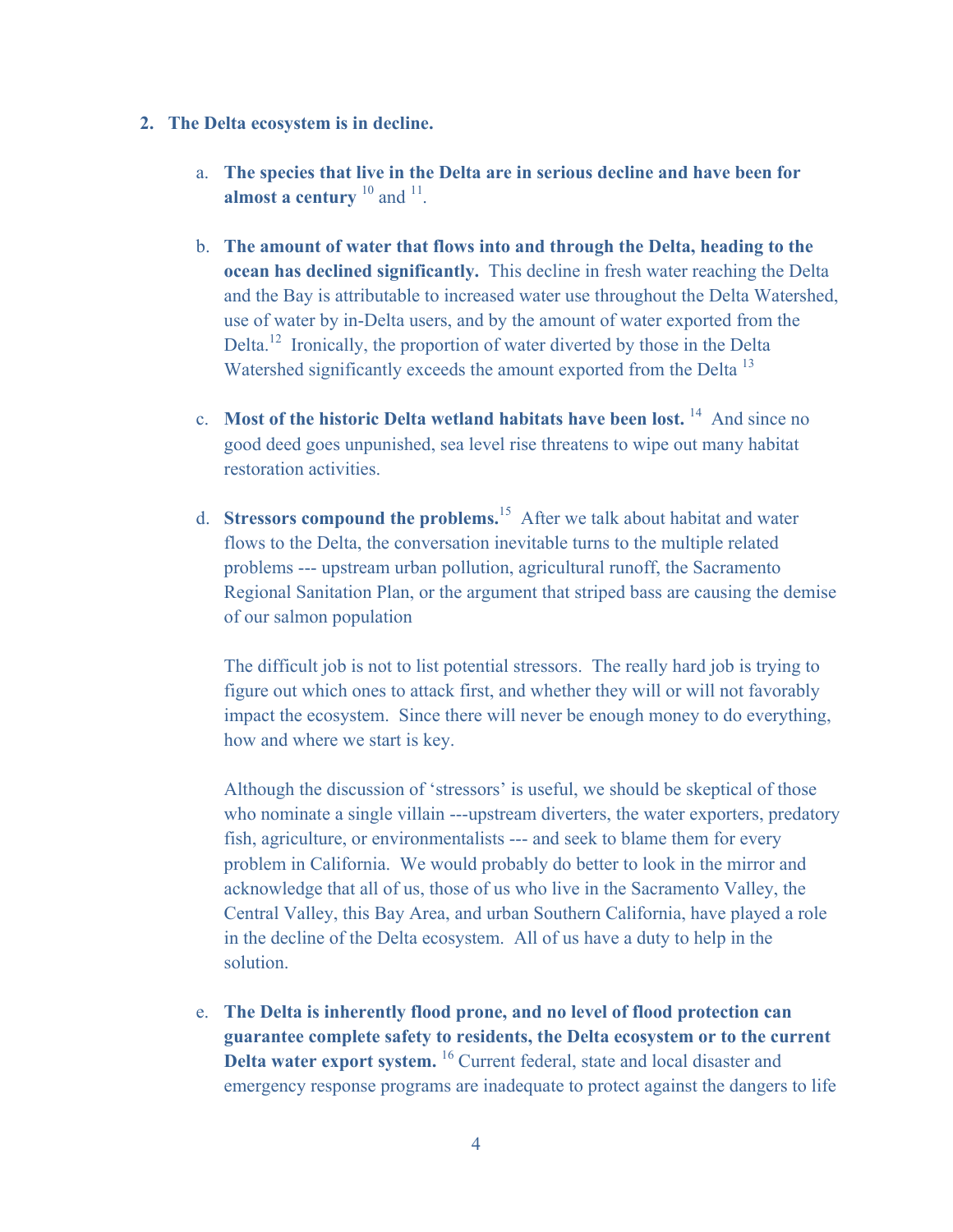and property in the Delta.17 Levees in the Delta are not sufficient to protect urban development, nor should urban development be encouraged. It will surprise no one that some local communities have plans designating urban development for lands likely to be impacted by sea level rise.

Some levee improvements are reasonable and will allow continuation of the unique Delta that exists today, although they will be with a lower-than-urban level of flood protection. That level will permit agriculture and the ecosystem to coexist. Prohibiting development on floodplains is essential to protect life and property, and state interests in the Delta, is mandated by law, and also needed to help achieving the coequal goals.<sup>18</sup> Those choices run against the grain of some, and require the kind of tough decisions the draft Delta Plan makes.

**f. The unique rural character of the Delta is threatened by urban growth.** Even with the vast changes over the last 161 years, the Delta of today remains largely rural. It should remain largely rural and must be protected from urban development that creeps in from the edges. The Delta is not just a location for water pumps and pipes, of course, nor is it a place that will slowly revert to wetlands; some loss of land will occur in the future, as it has in the past  $^{19}$  and  $^{20}$ .

That's the context, but let me talk about three of the most important and controversial provisions of the 2009 law.

#### **Big Change: Reducing reliance on the Delta**

The 2009 water bill package contained the following directive:

*"The policy of the State of California is to reduce reliance on the Delta in meeting California's future water supply needs through a statewide strategy of investing in improved regional supplies, conservation, and water use efficiency. Each region that depends on water from the Delta watershed shall improve its regional self-reliance for water through investment in water use efficiency, water recycling, advanced water technologies, local and regional water supply projects, and improved regional coordination of local and regional water supply efforts."* Water Code sec. 85021

State law requires state and local agencies with a 'covered action' to be consistent with the Delta Plan. The draft Delta Plans calls on them to show the following<sup>21</sup>:

• Demonstrate compliance and implementation with the Urban and Agricultural Water Management Plans they are currently obligated to prepare. It will not surprise you to learn that some water districts are very unhappy that they will be expected to do what they have promised to do.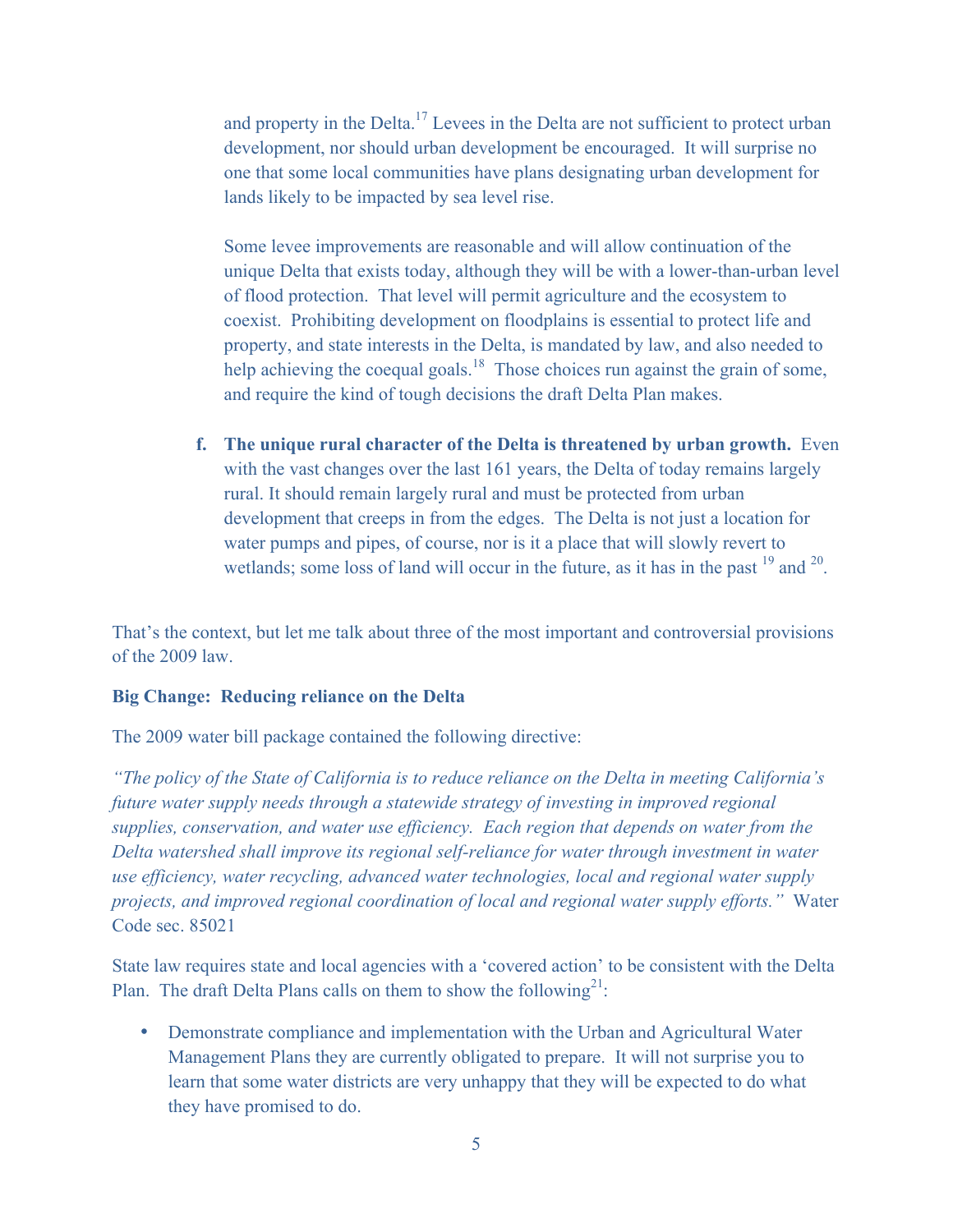- Demonstrate how they will continue to operate if there is a possible interruption of Delta water supplies for a minimum of 18 to 36 months.
- Identify the programs and projects to be implemented in the next 20 years that deliver real water conservation, water efficiency and water supply development, as called for by state law.
- Explain and evaluate their regional water balance (how to match supply with demand)
- Implement no later than December 2020, a conservation-oriented water rate structure.

And to make sure that the Delta ecosystem, one of our coequal goals, is protected, we say the State Water Resources Control Board should adopt Delta water flow standards no later than 2014 and Delta Watershed standards by 2018, consistent with statute. It will not be easy, as Fran Spivey-Weber will no doubt indicate, but it is essential for both water reliability and for an improved and protected Delta ecosystem. And the Board has been trying to do this very thing for a long time.

## **Big Change: The Bay Delta Conservation Plan (BDCP)**

The Delta Stewardship Council is a potential appellate body for BDCP, directed in statute to incorporate BDCP into the Delta Plan if it meets the requirements imposed by law, but only if the Department of Fish & Game determines that it meets those tests. If the Fish & Game decision is appealed to us, we can say whether they were correct, not correct, or ask questions and solicit more details. However, we cannot write our preferred version of BDCP.

All of which offends many people who spend their lives fighting for, against, or just being puzzled by BDCP. All of these warring parties prefer us to join their cause immediately, and reject anything they dislike. Because of our appellate role we cannot prejudge BDCP, and we are skeptical when one side or the others demands we support their preferred policies.

The Fifth Draft Delta Plan calls for speedy completion of BDCP. Personally, I would like to see it finished in the next 2 months….but I defer to Jerry Meral on that point. It does need to be finished soon.

It is almost impossible to look out to the year 2100 --- as the Delta Plan does --- and not see the need for major improvements in our water supply system in and through the Delta. It is worth remembering that any highway, high school, office building, energy system, dam or water conveyance system has a finite life expectancy. At some point, it will need to be repaired and sometimes rebuilt or replaced.

Is the Brown Administration helping? The answer is yes. They have semi-civilized the process by removing a loyalty oath for participants, which was very important. They are pushing the schedule, which is coming up on seven years. Are all the problems resolved? Of course not, no one expects a 50+ year deadlock to be resolved easily.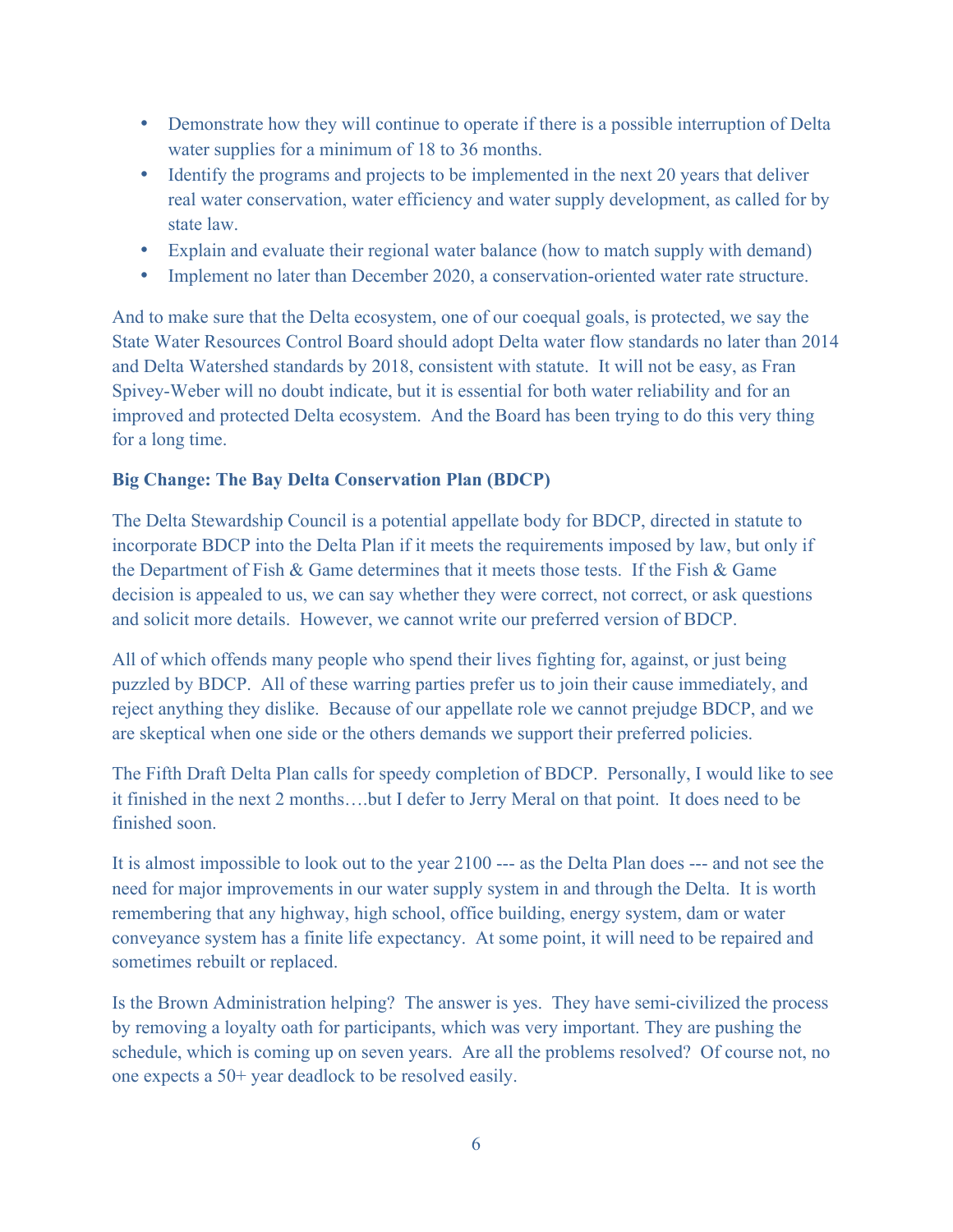#### **Big Change: Giving science a far more important role in water and ecosystem decisions**

One of the interesting mandates of the 2009 legislation was that the Delta Plan be based on the 'best available science' and that 'adaptive management' and 'performance measures' be a necessary part of the plan.

That sounds simple until you understand that every project proponent in California claims they are already using the best available science and adaptive management…..so we should leave them alone. And scientists keep telling us how hard it is to do all this.

The Delta Plan cannot ignore our statutory mandate to increase the role and importance of science. And we would not ignore that goal even if it were not so clearly stated in statute. Accordingly, we have tried to define the terms (which is not done in statute), and suggested a science-based approach for all future covered actions that will be judged.

Have we succeeded? Perhaps, but we have more work to do, particularly with the selection of performance measures to determine success or failure towards achieving the coequal goals.

All this suggests a caution to you scientist out there: be careful what you ask for, you might get it.

Science is increasingly important in ecosystem management, and the coequal goals strongly move toward scientific involvement in water system construction and operations as well. When I feel mischievous, I like to imagine a time when scientists are voting members of governing bodies that build and administer public works projects, and are responsible for achieving the coequal goals. That means you have to enter the fray, not sit back and just say no.

At the 2010 Estuary Conference, I listened to a talk by Dr. John Wiens, the very, very smart landscape ecologist from Colorado State University and now Chief Conservation Science Officer at the Point Reyes Bird Observatory. He may well object to me focusing on one short statement he made, but for an old public policy war horse like me, it was a revelation.

Dr. Wiens talked about 'best available science' and how it could mesh with the public policy process that demands action be taken. With significant qualifications he concluded that at some point action was needed, and while science can never be perfect, it has to be 'good enough.' . That shorthand standard 'good enough' works --- but only if it surrounded by detailed, precise and intensive study and research, monitoring and evaluating, done by independent scientists who are free to express their opinions.

## **Five Vexing Questions**

I leave you with five vexing questions fundamental to whether California succeeds or fails in dealing with its water and the ecosystem problems. The Delta Plan talks about several of these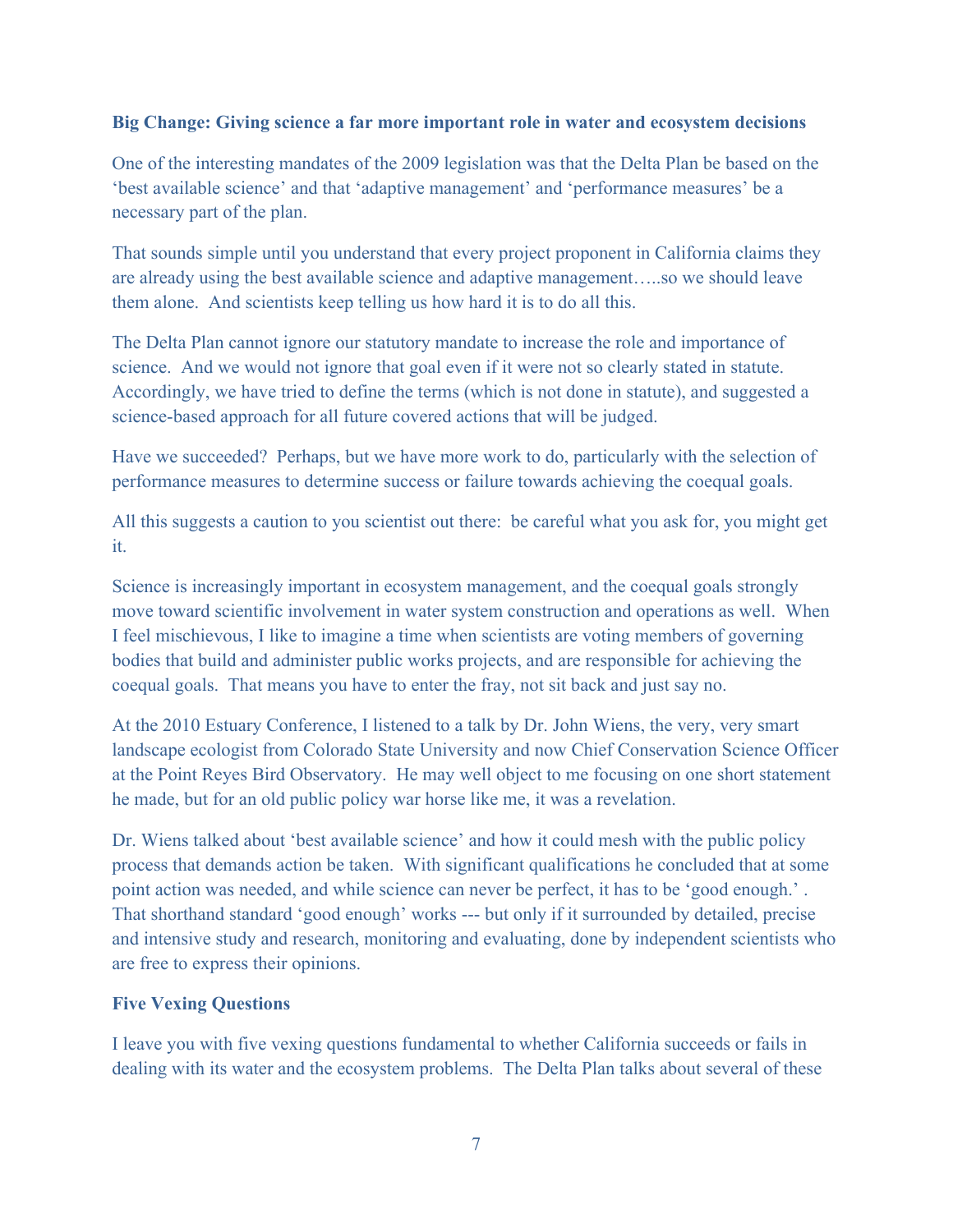questions, but over time the State will have to address them again. Several of my smart Council colleagues have their own vexing questions, somewhat different from mine. Here is my list:

#### • **Water Reliability**

Should the state of California guarantee to deliver more water on average than nature provides? If not, why do we sign water contracts (often called 'paper water') that, on their face, appear to promise just that?  $^{22}$ 

Related to this question is something equally perplexing.

How can California's water delivery system be made 'more reliable' if we do not keep track of the full amount of existing water rights, and have no idea of the amount of water that might be required under Area of Origin laws? If there are individuals and areas with a legal entitlement to a vast unknown and unknowable amount of water, regarding of any other social needs, how can any water system be truly reliable? Should they come forward and make their claims now, rather than waiting for some unknown date in the future? And to compound the problem, why do we refuse to keep careful track of who uses how much water, and for what?

#### • **Conservation**

The State Water Plan, the Delta Plan, and virtually any other significant study or research acknowledges that water conservation and related water system efficiencies are one of the few ways we can succeed as a state. And those studies all indicate that everyone who uses water in the state must do their share. As a result of the 2009 legislation, all major urban water users are required to reduce their per capita water use by 20 percent by the year 2020. Agriculture statewide, which uses about 3 times more water than all other human uses, is not required to meet any target for reduced water use. How can this continue?

Just to tell you, I have never thought that the same level or percent of water conservation can realistically be imposed on agriculture. But some measurable savings could be, and we would still have a vital agricultural economy.

## • **Protecting the Delta Ecosystem**

The Delta Reform Act of 2009 adopts "…protecting, restoring, and enhancing the Delta ecosystem" as state policy. Can California realistically guarantee to restore every species in the Delta, particularly when facing climate change? If not, what level of restoration should we seek to achieve?

As important, how do we move from the current litigation driven, species-by-species provisions of the Endangered Species Act, to a new system that focuses on the entire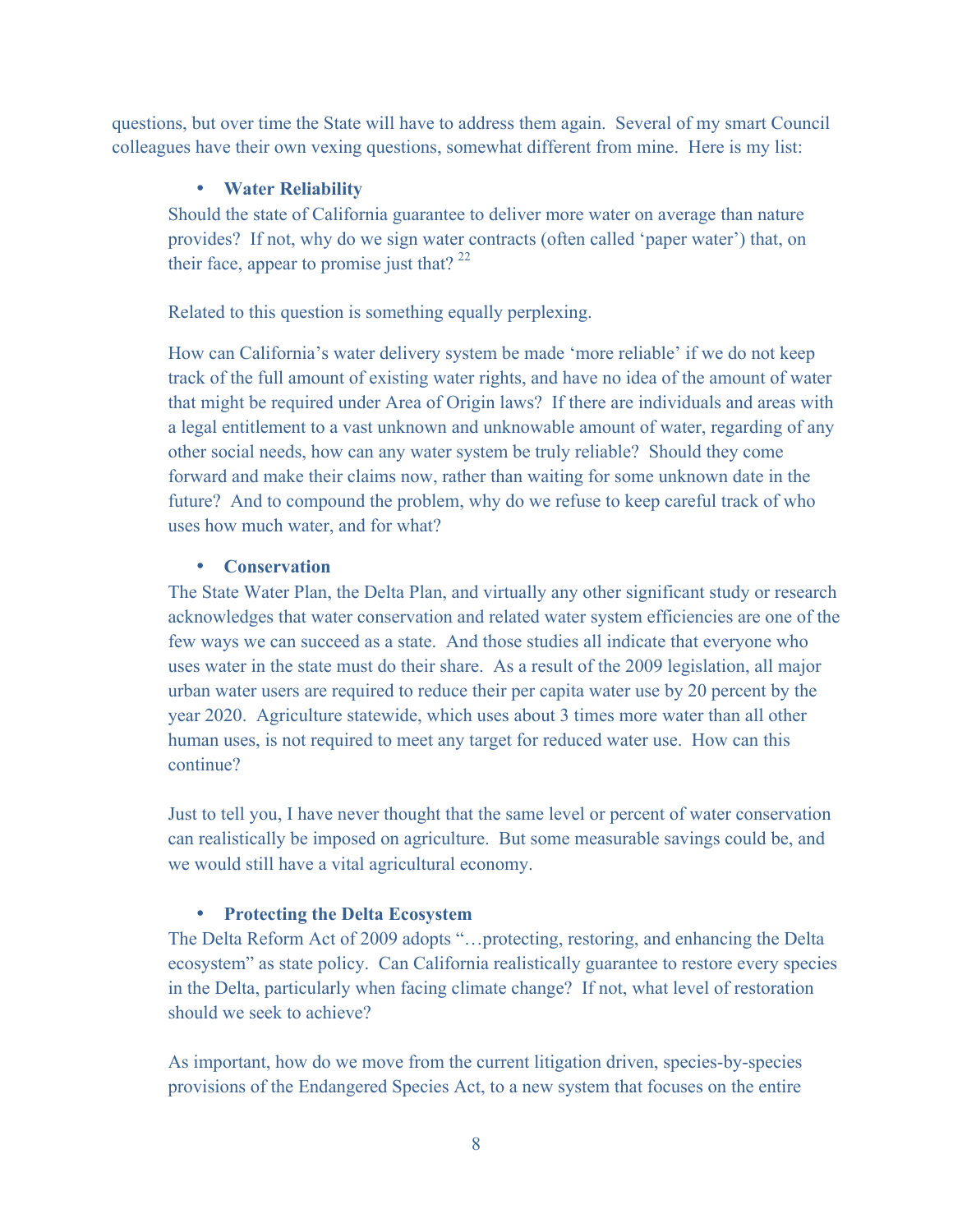ecosystem? In other words, how do we get the courts out of trying to run water operations, ecosystem restoration and second-guessing the judgment of scientists? $2<sup>3</sup>$ 

## • **Underground water**

This is not the question of whether over drafting of ground water is a good idea. No one claims that it is. Nor is it the question of regulating groundwater. It raises a totally different question.

When communities exhaust their groundwater supplies, or pollute them so much as to make groundwater unusable, or when those communities choose to not treat their polluted groundwater, are they automatically entitled to replacement surface water? If so, who or what gets less water so these replacement supplies can be delivered?

# • **Do Californians share common values about a reliable water supply and an improved ecosystem? If so, how do we know that?**

I confess being troubled by my 40 years as a public official, and involvement in water fights for much of that time. As I look at opinion polls, and study how people vote, it occurs to me that the citizenry of this state and country can't seem to find common purposes. And if they find them, they don't seem to stick with a long term program to achieve those common purposes.

Perhaps it is because we are in a major recess[ion], but the citizens of California (and America) seem to have exhausted their willingness to pay more taxes or fees for much of anything. If that is the case, what can we realistically expect to do either for a more reliable water supply for California, or a Delta that must be protected and restored?

Every time I give a speech like this, someone comes up and asks me "why are you so cynical or pessimistic"? Actually, I consider myself optimistic. How could I do what I am doing without having an unreasonable level of hope? I am convinced that what serious policy discussion needs more than anything else is telling people what they need to know; not what they want to hear.

A final word to the smart, dedicated and stubborn scientists that work in resources field: Stick with it; you are winning even if you sometimes doubt it.

And a special word to Dr. Cliff Dahm, our departing Delta Lead Scientist. We have benefitted from your knowledge, your ability to explain concepts to people who struggle to understand them (that means me), and your willingness to 'speak truth to power'. Whatever good the Delta Plan will do is substantially due to you and your very talented staff; any faults lie elsewhere. Please, keep it up.

It is honor to appear before you.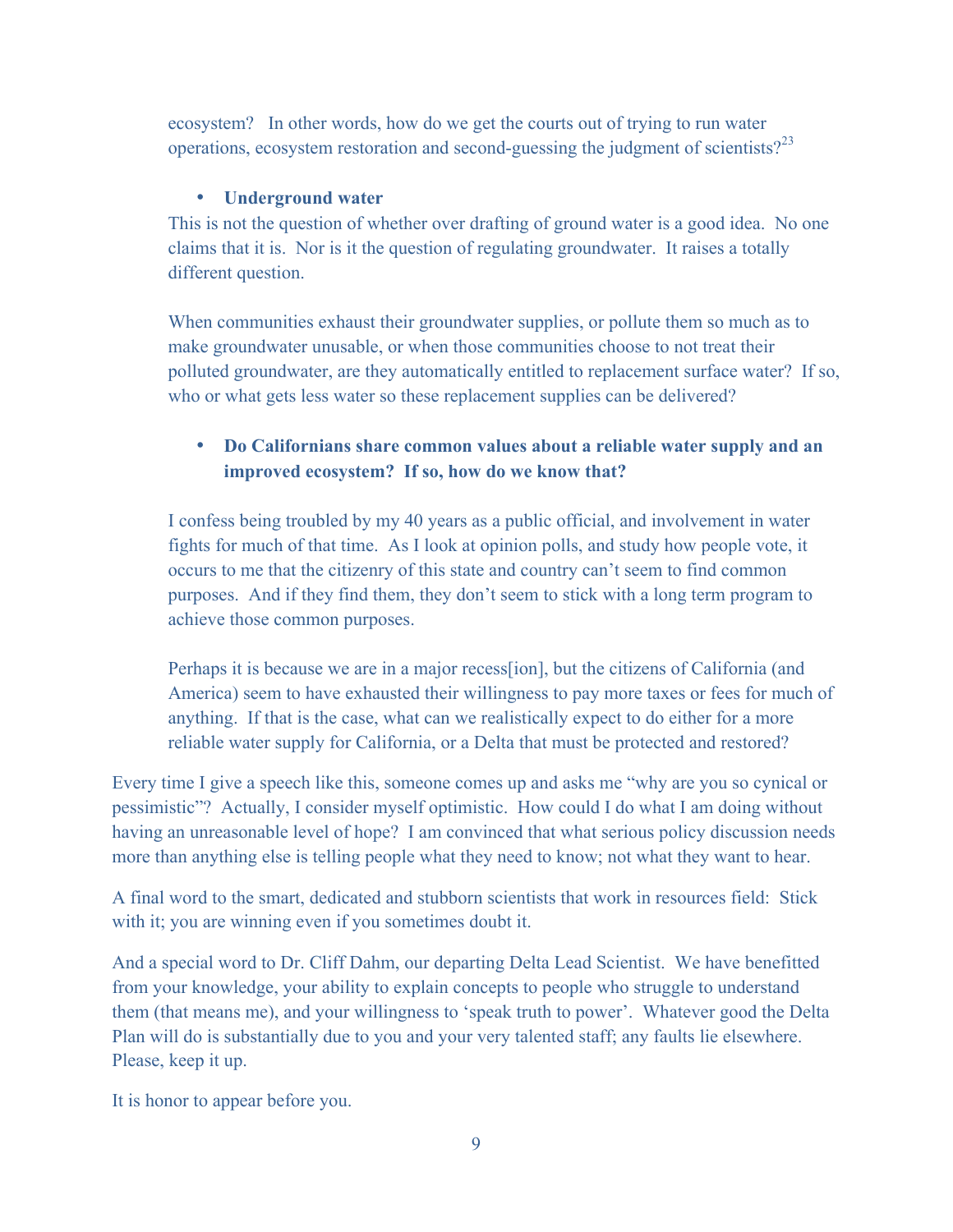http://www.elkhornsloughctp.org/uploads/1292272719Cayan%20et%20al.%202008%20climate%20CA.pdf

<sup>3</sup> Moser S., F. Franco, S. Pittiglio, W. Chou, D. Cayan. 2009. *The Future is Now: An Update on Climate Change Science Impacts and Response Options for California.* May. California Energy Commission.

<sup>4</sup> California receives about 97 percent of its total water supply from rain and snow. Water managers prefer to see most of the water in the form of snow, which is natural water storage, but climate change is leading to more rain. At the same time, records of precipitation (rain and snow) going back to 1890 show only a very slight increase in

overall moisture coming into the state. Data compiled by Jim Goodridge, state climatologist, formerly of California Department of Water Resources, Division of Flood Management, Hydrology and Flood Operations Office, Hydrology Branch. Department of Water Resources. 2006. *California Climate Change: A Historical Perspective.*

http://www.water.ca.gov/climatechange/docs/200610\_ClimateChangeHistorical\_CALFEDScience\_manderso.pdf  $<sup>5</sup>$  Since 2000, the Department of Water Resources has issued four (4) reports on the reliability of the State Water</sup> Project. They show that reliability has declined from 75% in 2002 to 63% in 2009. Department of Water Resources: Bay Delta Office. http://baydeltaoffice.water.ca.gov/swpreliability/SWPReliability02\_final.pdf <sup>6</sup> California Department of Water Resources: Bay Delta Office. *State Water Project Reliability Report 2009*, and p

Aaron Farber (DSC) chart. California's urban water use varies dramatically throughout the state: high in the deserts, but almost as high in the inland regions of northern and central California. Some areas along the ocean benefit from a lower temperature, and in key urban areas like San Francisco, relatively fewer homes with large irrigated lawns or gardens. Agricultural water use statewide has declined slightly in recent decades. Numerous studies have suggested that substantial savings from water conservation, recycling, reclaimed water and other similar actions are possible. Urban conservation appears to have the greatest potential, although agricultural conservation will be needed as well. Public Policy Institute of California. February 2011. *Managing California's Water: From Conflict to Reconciliation.* Sacramento, CA.

http://www.ppic.org/content/pubs/report/R\_211EHR.pdf, see Figure 2-8 and 2-0, pp. 89-90.

California Department of Water Resources. *California Water Plan: Update 2009*. Pp. 18-19. http://www.waterplan.water.ca.gov/docs/cwpu2009/0310final/highlights\_cwp2009\_spread.pdf

 $8 \text{ In dry years, California gets as much as } 30/40 \text{ percent of its total water supply from groundwater. Even in wet.}$ years, some groundwater basins continue to decline. In the Tulare Basin, the groundwater overdraft is approximately 1-3 million acre-feet of water per year. At some point, this overdraft has to end, and you should expect those areas to demand surface water as a replacement. Substantial evidence suggests that many of our rivers and streams are 'oversubscribed', and it is hard to imagine where replacement water will come from.

Faunt, C.C., ed., 2009, *Groundwater Availability of the Central Valley Aquifer, California*: U.S. Geological Survey Professional Paper 1766, 225 p. http://pubs.usgs.gov/pp/1766/PP\_1766.pdf<br>
<sup>9</sup> See footnote 7 and Famiglietti J.S., M. Lo, S. L. Ho, J. Bethune, K. J. Anderson, T. H. Syed, S. C. Swenson, C. R.

de Linage, M. Rodell. 2011. *Satellites measure recent rates of groundwater depletion in California's Central Valley*.<br>Geophysical Research Letters, Vol. 38. http://www.agu.org/pubs/crossref/2011/2010GL046442.shtml

 $^{10}$  The cause is attributable to changes in water flow patterns, loss of habitat and a host of more specific features, currently called 'stressors'. Healey, M.C., M.D. Dettinger, and R.B. Norgaard, eds. 2008. *The State of Bay-Delta Science, 2008.* Sacramento, CA: CALFED Science Program. 174 pp.

http://www.science.calwater.ca.gov/pdf/publications/sbds/sbds\_final\_update\_122408.pdf

 $<sup>11</sup>$  See footnote 9 and Moyle P. B., J. V. E. Katz, and R. M. Quinones. 2010. Rapid decline of California's native</sup> inland fishes: *A Status assessment. Center for Watershed Sciences and Department of Wildlife, Fish, and Conservation Biology*, UC Davis, http://californiawaterblog.files.wordpress.com/2011/09/moyleetal2011.pdf

<sup>12</sup> State Water Resources Control Board, 2010. Final Report on Development of Flow Criteria for the Sacramento-*San Joaquin Delta Ecosystem*.

http://www.swrcb.ca.gov/waterrights/water\_issues/programs/bay\_delta/deltaflow/docs/final\_rpt080310.pdf

 <sup>1</sup> California Department of Water Resources. 2009. *California Water Plan Update 2009.* Sacramento, CA. http://www.waterplan.water.ca.gov/docs/cwpu2009/0310final/v3\_ssideltaregion\_cwp2009.pdf

<sup>2</sup> Cayan, D. R., E. P. Maurer, M. Dettinger, M. Tyree, K. Hayhoe. 2007*. Climate Change Scenarios for California*. October.